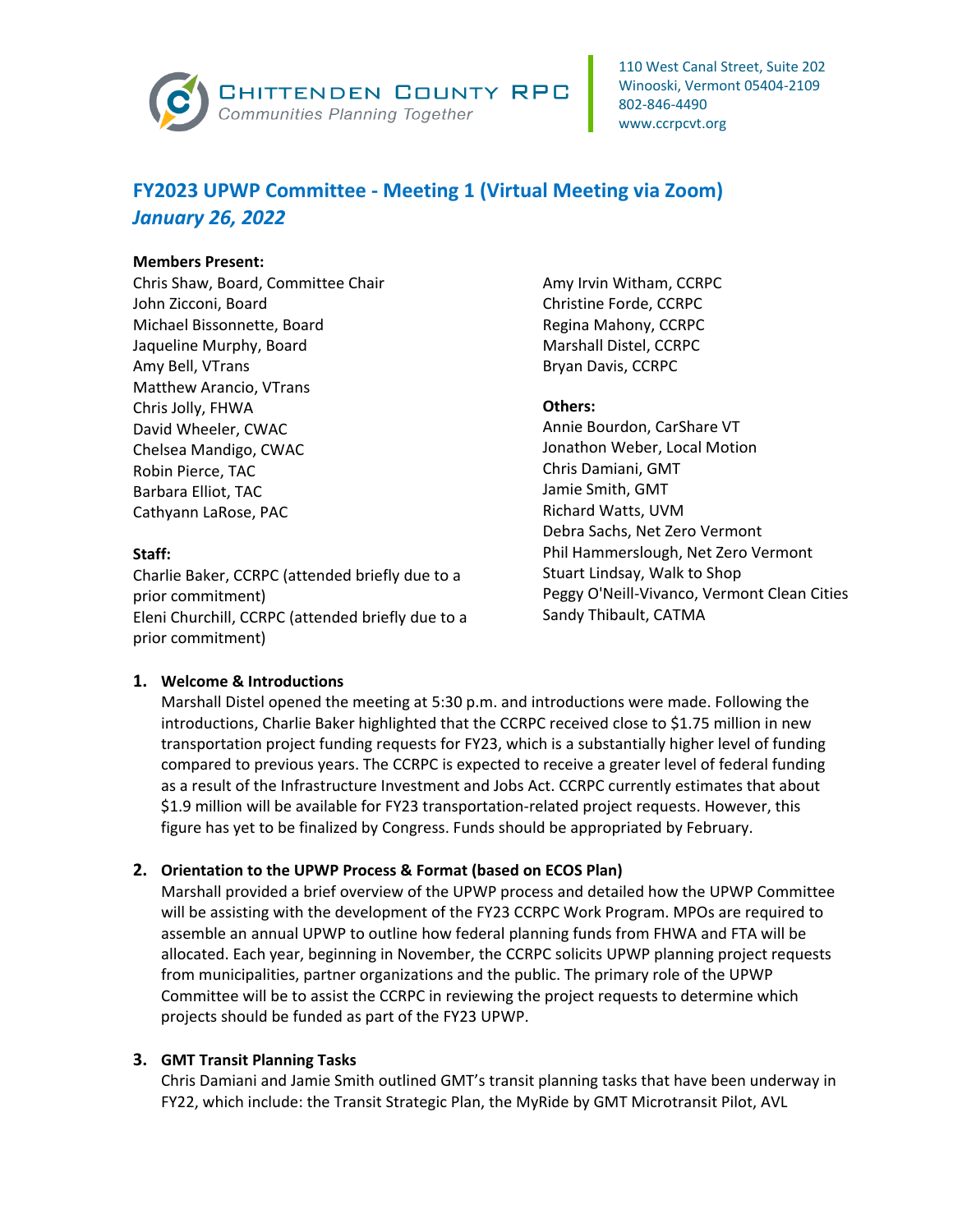technology Improvements (OnBoard App and service adjustments), a Rural Transit Study in Jericho, Underhill and Cambridge, the GMT Internship Program, and a College Marketing Plan.

Chris provided an overview of ridership updates. Due to the COVID-19 pandemic, total urban ridership decreased 35% in FY21 compared to FY20 with a total of 1,218,729 rides. However, ridership in FY22 is bouncing back with boardings increasing 45% over FY21, year to date. Nevertheless, compared to FY20, ridership for FY22 is still down by 23%. A similar trend can be seen in rural ridership numbers.

Jamie then described the planned projects for FY23, which will include the following focal areas:

Service Planning – This includes planning for Route Analysis, Automatic Vehicle Location Technology, Transit Strategic Plan updates, Farebox and Ridership Data Management, Driver Scheduling and Transportation Working Groups.

Capital Projects Planning – This will include planning on Bus Stop Placement Guidelines, Vehicle Replacement & Infrastructure Planning, Automatic Passenger Counters.

National Transit Database – Planning staff will compile data for the four following categories: 1) Demand Response Directly Operated 2) Coach Bus Directly Operated 3) Bus Directly Operated 4) Demand Response Purchased Transit. Based on FTA regulations, GMT planning and finance staff will report on service data, financial data, operational data and administrative data.

Planning and marketing staff will continue supporting the GMT Justice, Equity, Diversity and Inclusion (JEDI) Committee. The focus for this fiscal year will be building awareness of the committee both internally, among staff, and externally with the public.

GMT will continue to work on identifying ways to improve public transportation access and service to rural communities through involvement in municipal and regional groups. In FY23, GMT will work to move forward with some microtransit feasibility studies and a Richmond transit analysis.

The GMT Board of Commissioners recently voted to approve the FY23 budget, which assumes that GMT will reinstate passenger fares. As a result of this, GMT plans to conduct significant outreach to alert passengers and spend time getting fare-collection systems ready to start operating again.

Following the overview presentation, there were several questions raised.

Sandy Thibault asked whether Grand Isle or South Hero were being considered for the microtransit feasibility studies. Jamie said that the next two studies are anticipated to take place in Barre and St. Albans.

Richard Watts expressed interest in hearing how GMT may be attempting to attract younger riders. Jamie said that GMT interns have spent significant time focusing on student marketing with CATMA and on university campuses.

John Zicconi asked that a definition of microtransit be shared with the group. Jamie responded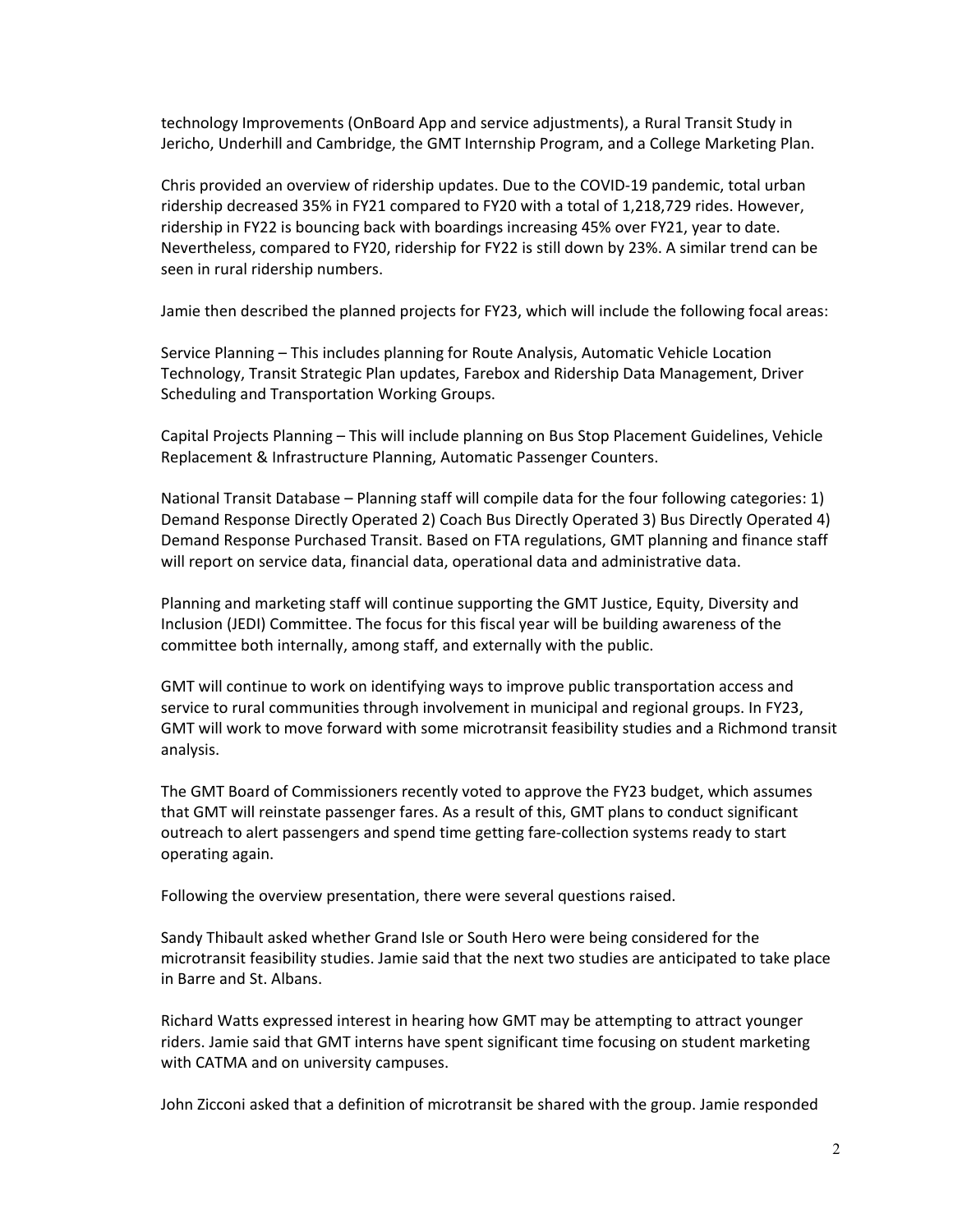that mictrotransit can be defined as a tech-based service for transit that is more similar to Uber or Lyft rather than a fixed-route bus service.

Sandy asked a question about upgrading farebox technology if fares are reinstated. Jamie said that they have not had those discussions yet, due to many of the buses already being past their expected useable life.

## **4. Presentations from Partner Organizations**

**Net Zero Vermont –** Net Zero Vermont, in partnership with Vermont Clean Cities at UVM's Transportation Research Center was the first partner organization to present to the UPWP Committee. Their proposed project is titled, Engaging and Connecting Vermonters, Underserved & Diverse Populations to Existing Transit Options.

Their FY23 request involves planning to coordinate and expand the Walk to Shop initiative through enhanced outreach and marketing strategies designed to appreciably engage hundreds of Vermonters and diverse communities. They also have a goal to encourage Vermonters to reduce the use of their car to make short trips. The project is designed to encourage more walking and use of transit, while offering shoppers an affordable and accessible transportation tool (shopping trolleys) to make it easy to walk to shop for groceries and other goods.

They have a diverse group of project partners including the Association of Africans Living in Vermont's (AALV), Winooski Equity Office, AARP-VT, Cathedral Square, GMT, Go! Vermont, Place Creative Company, Old Spokes Home and a number of others.

Overall, Walk to Shop is an initiative to encourage people to be active, live healthier, save money and reduce their carbon footprint while encouraging the growth of people-centered downtowns. FY23 UPWP funding will support planning, outreach, marketing and promotion, public engagement and partner events, and funding for stipends.

Following the presentation Chris Jolly asked a question about subsidizing the trolleys. Deb clarified that the organization would be asking for partial funding to purchase a container of trolleys to be drop shipped to Vermont. Chris followed up with a question on the procurement of the trolleys. Deb replied that the procurement process was based on quality and affordability. A partnership with the trolley manufacturer was established to procure the trolleys at an affordable rate.

**Local Motion** – Jonathon Weber provided an overview of Local Motion's UPWP request, which is centered around building walk/bike capacity and culture in Chittenden County. The first focal area is Technical Assistance. Local Motion will support local walk/bike committees and municipalities with walk/bike expertise. This also includes coordinating infrastructure demonstration projects, responding to citizen requests, administering a community walk/bike survey, and project participation and engagement.

Johnathan also shared several examples of the assistance that Local Motion provided to municipalities within the past year. Information about the annual Bike Count Program was also shared.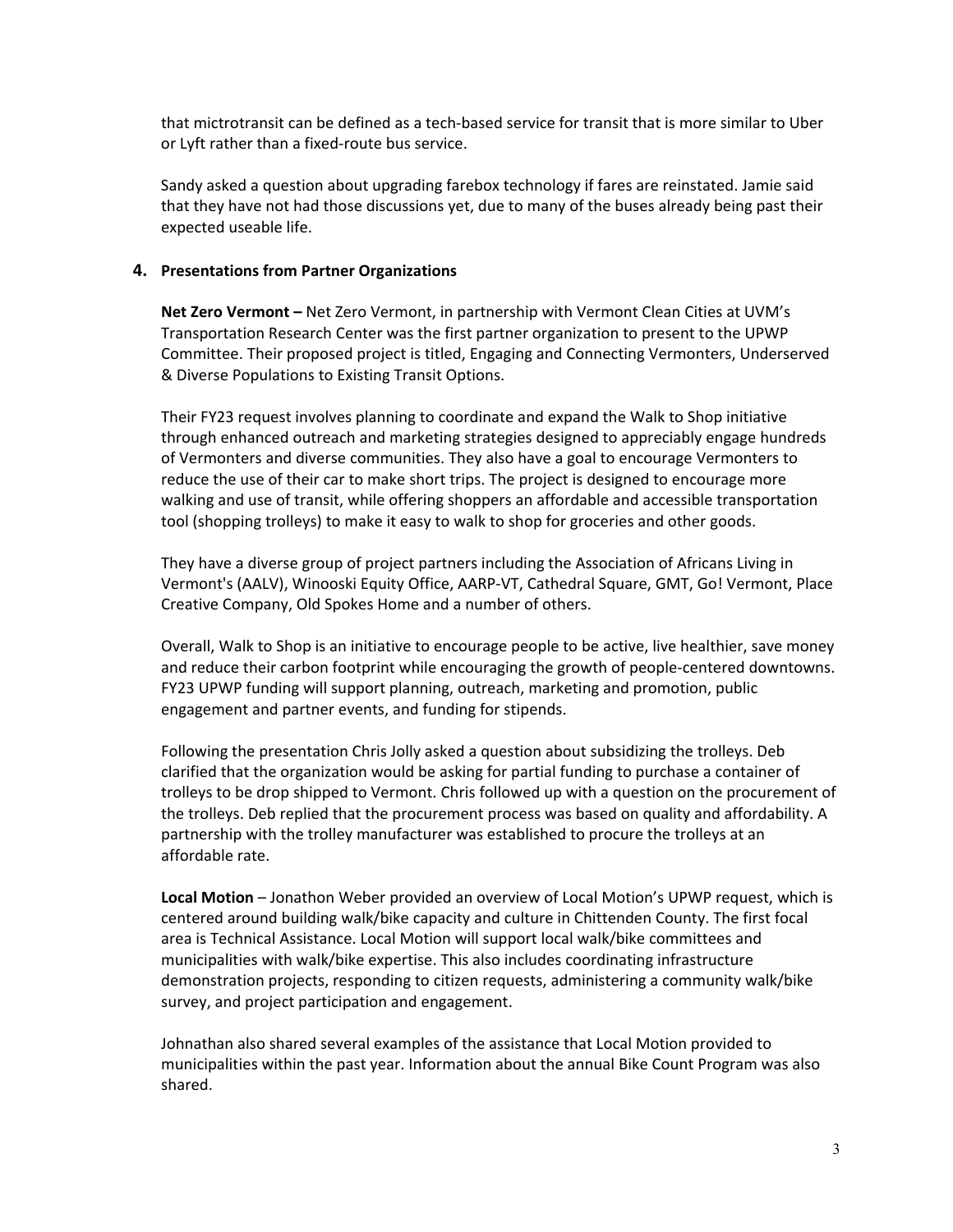Education and Outreach is the next focal area of the FY23 application. This includes workshop sessions, the continuation of the E-bike lending library and learning network events that are directed at decision makers.

Key changes for FY23 include an increase in resources for technical assistance work, which will allow Local Motion to provide a higher level of support for more communities. A significant portion of time will also be dedicated to assisting the CCRPC with the update of the ECOS Plan, MTP and ATP. Local Motion will also continue to build relationships and trust with marginalized communities through outreach, events and educational programming. A county-wide public survey will also be conducted to evaluate issues related to walking and biking.

**CarShare VT –** Annie Bourdon presented on CarShare VT's FY23 funding request. The organization was founded in 2008 with a mission to provide a convenient, affordable, and reliable alternative to private vehicle ownership. It is the first nonprofit carsharing operator in northeastern U.S. and remains one of a handful of independent providers in North America. There are currently 970 members sharing 21 vehicles in Burlington. The fleet is comprised of 4 EVs, 5 PHEVs, 9 fuel-efficient ICE vehicles, and 2 pick-up trucks.

Annie outlined membership trends. CarShare VT continues to recover from Covid-related attrition. The fastest-growing membership group is those receiving financial assistance. In terms of vehicle usage, there is a fleetwide average of 6.8 hours/vehicle/day.

Annie described the impact of CarShare VT. In 2021, 76% of members reported shedding or opting not to purchase a vehicle. Membership in the MobilityShare program nearly tripled from early 2019 to 2021, demonstrating increased demand for safe and reliable transportation during pandemic. Every member reduced VMT by an average of 1,000 miles last year—this accounts for those members who increased VMT by gaining access to a vehicle.

Electric carsharing was introduced at four affordable housing sites in partnership with CHT, Cathedral Square, and BHA with support from VTrans, VLITE, the Lintilhac Foundation, and the CCRPC. The organization is currently working with Community Health Centers to conduct outreach to patients and employees with lower incomes to improve health access through affordable mobility.

For FY23, CarShare VT will revive the Be Car Conscious campaign to help vehicle owners accurately calculate and better understand ownership costs and provide financial comparison to other modes. They will also work to provide a calculation of environmental and social impacts of vehicle dependence, emphasizing inequities that stem from a car-dependent transportation system. They will engage with a diverse range of existing and new partners to develop and implement the campaign to reach as many people as possible, while also analyzing data from use of online calculator and share findings broadly through outreach campaign

**CATMA –** Sandy Thibault presented on behalf of CATMA. Sandy started out her presentation by highlighting the growth of CATMA as membership-based, transportation management association serving Chittenden County.

CATMA now has over 90 members in the Transportation Coordinator Network, provided TDM strategy planning and solutions to at least a dozen employers/developers this past year, launched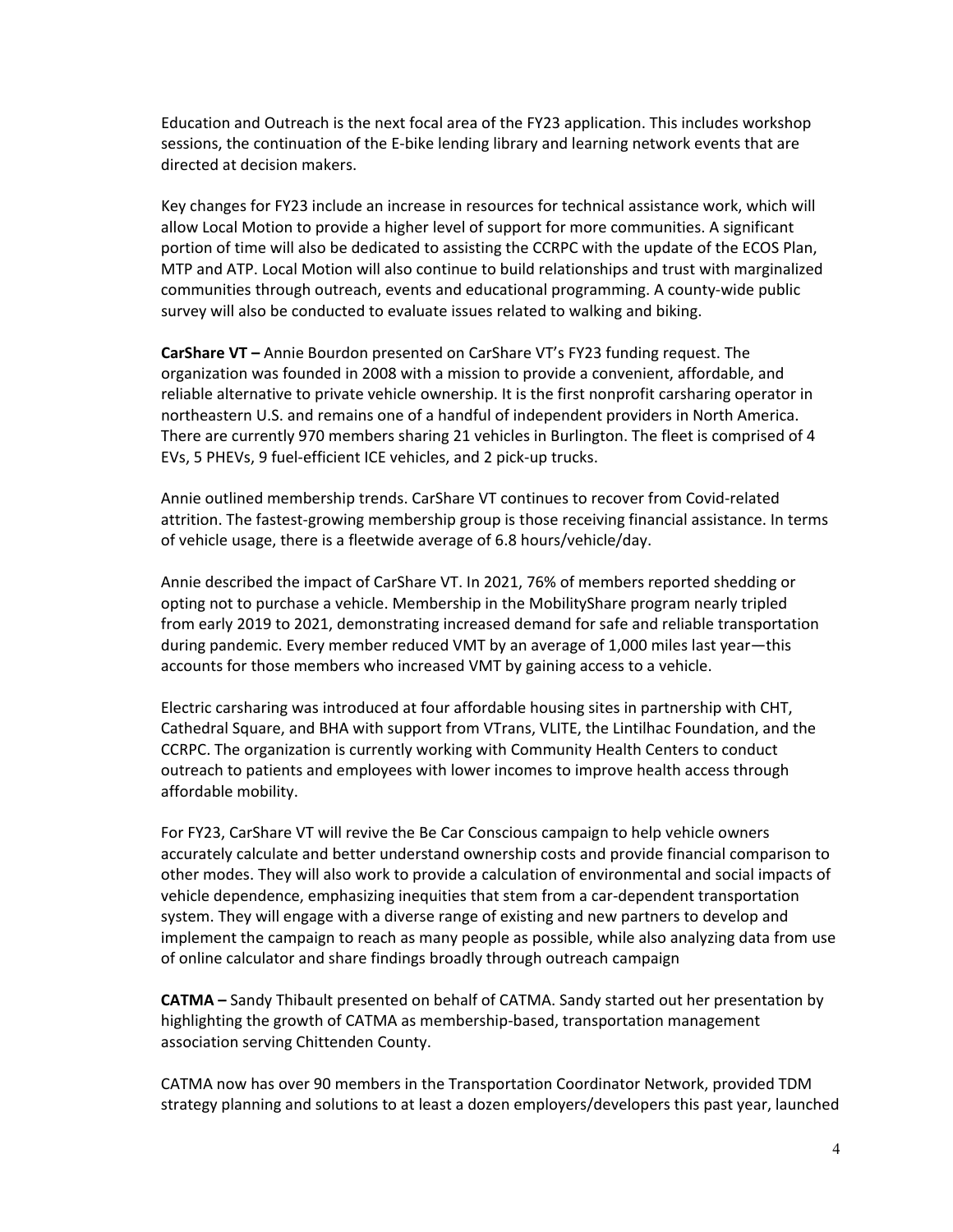a Telework Toolkit, actively engaged in TDM policy development, and is currently recruiting several new dues-paying members.

Sandy provided an overview of CATMA's 2021 transportation impact, highlighting fuel savings, GHG emissions reduced, and VMT avoided. Sandy also shared an update on initiatives from FY22 including the advancement of the Regional Mobility Center as a service, telework toolkit outreach and support, business outreach and the ETC network, and data collection and analysis.

For FY23, CATMA will advance the Regional Mobility Center service that supports the changing commuting climate to include new mapping tools for commuters, a user-friendly digital platform and website, telework support and continued growth of our Network. The overall focus will be to design a service as a "go to" one stop shop for transportation information, trip planning, tools, resources and support for commuters, employers, developers, municipalities, and general public.

CATMA will work to create mapping tools for commuters in the region, utilizing data from CATMA's Transportation Surveys and regional/statewide databases. These tools will provide a visual of accessible transit options, destinations and assist with identifying gaps in our transportation system.

CATMA will also update and scale their website and digital platforms for increased outreach, engagement and education to members and the general public in an equitable, inclusive manner that also supports local, regional and state climate goals.

Lastly, CATMA will continue to build upon their network of transportation coordinators through business outreach, communications, meetings/events, and networking.

Chris Jolly asked a question on data sharing and coordination between partner organizations. Sandy commented that CATMA takes the lead on bringing regional TDM partners together a couple of times annually to share data and coordinate on project updates. Sandy mentioned an opportunity to bring the data together to provide a more comprehensive support that can be shared out more broadly. Chris replied that his intention is not to ask folks to generate more reports just to generate more reports, but he wanted to make sure that CCRPC, FHWA and FTA are confident that the groups are working together, and the data are being shared. This question came up last year with regards to surveying.

Amy Bell reiterated that this topic seems to come up every year. She wondered if an annual partner summit to confer partner groups organized by CCRPC might be a solution. Jonathon Weber mentioned that the TAC might be a good forum to share these data. Sandy said that the TDM partners will be meeting again in February and that they have been talking about planning a transportation summit to discuss these data/coordination questions.

Richard Watts from UVM did not get an opportunity to present this evening due to presentations running longer than expected. He will be invited to present at the second UPWP Committee meeting.

#### **5. Next Steps & Adjourn**